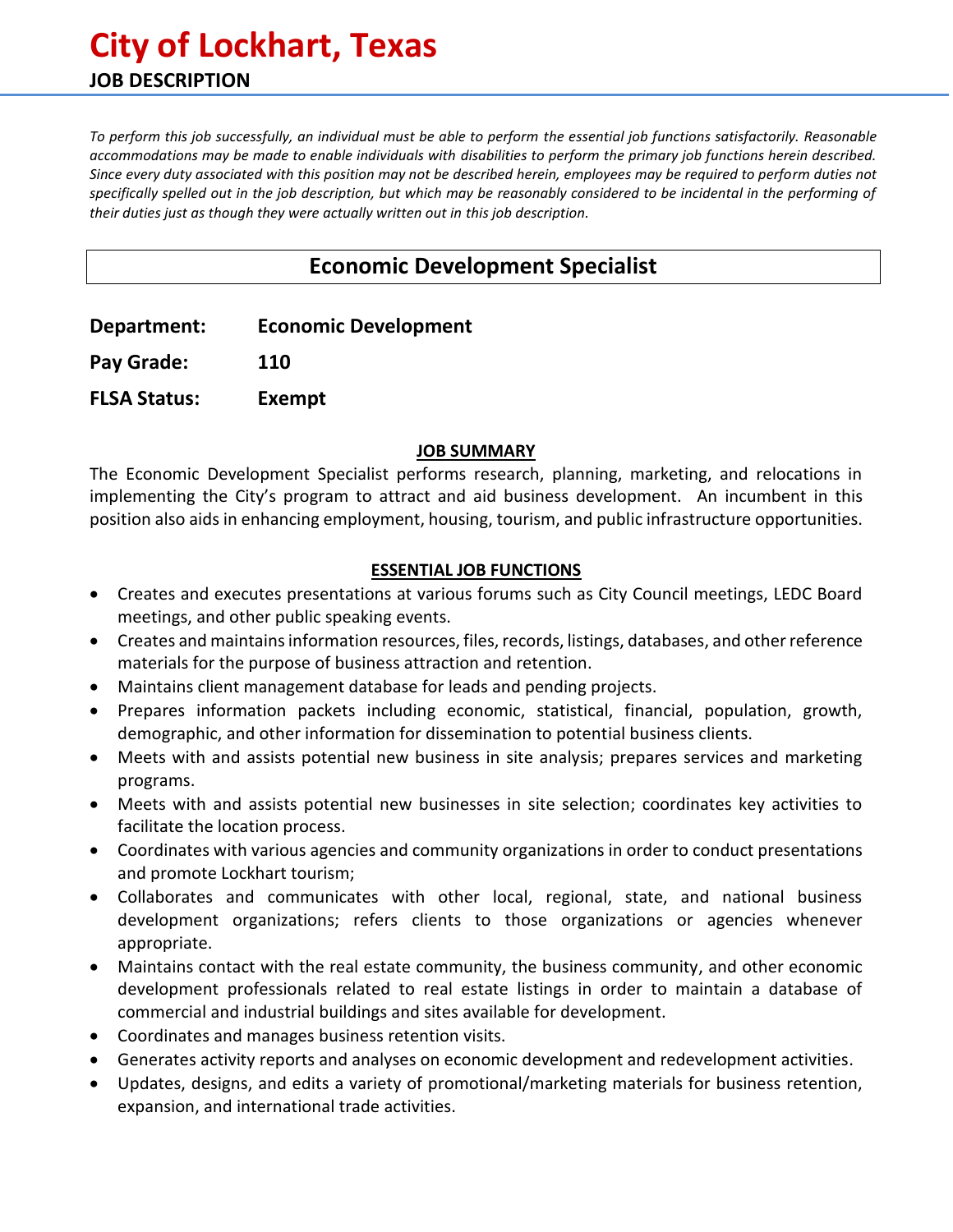- Work closely with and partners with other organizations for targeted responses for business lead; works with the Lockhart Chamber of Commerce and the Greater Caldwell County Hispanic Chamber to address business needs.
- Participates in various local and regional economic forums and attends various conferences and local and regional meetings on behalf of the Economic Development Department.
- Coordinates with the City's development team; gathers information for economic development and expansion of an organization.
- Manages and coordinates necessary preparations for EDC Board meetings, retreats, and workshops as well as other special events including agendas and required postings.
- Monitors budget and makes recommendations to supervisor for any modifications necessary.
- Plans and coordinates the training of staff, committee members, and Council members in economic development activities.
- Maintains the department's website to ensure relevant, up-to-date information is available for clients.
- Performs other related duties as assigned.

## **QUALIFICATIONS**

## **Education and Experience:**

Requires a Bachelor's degree in economics, business, marketing, government, political science, or related field, two (2) years of related work experience; experience in economic development within a government setting is preferred.

## **Licenses or Certifications:**

• None.

## **Special Requirements:**

- Possess Texas Driver's license and acceptable driving record.
- Ability to maintain regular, reliable in-person attendance.

## **Knowledge, Skills and Abilities:**

- Knowledge of economic development, specifically for local municipalities.
- Knowledge of grant proposals and administration.
- Knowledge of public relations and marketing.
- Skill in communicating, both verbally and in writing.
- Skill in compiling and analyzing data.
- Skill in negotiations.
- Skill in facilitating meetings.
- Skill in desktop publishing.
- Ability to create and make presentations.
- Ability to deal with the media.
- Ability to use tact and diplomacy.
- Ability to maintain effective relationships with other staff, department heads, the general public, and various local, state, and federal government officials.
- Ability to maintain confidentiality.
- Ability to follow policies and procedures.